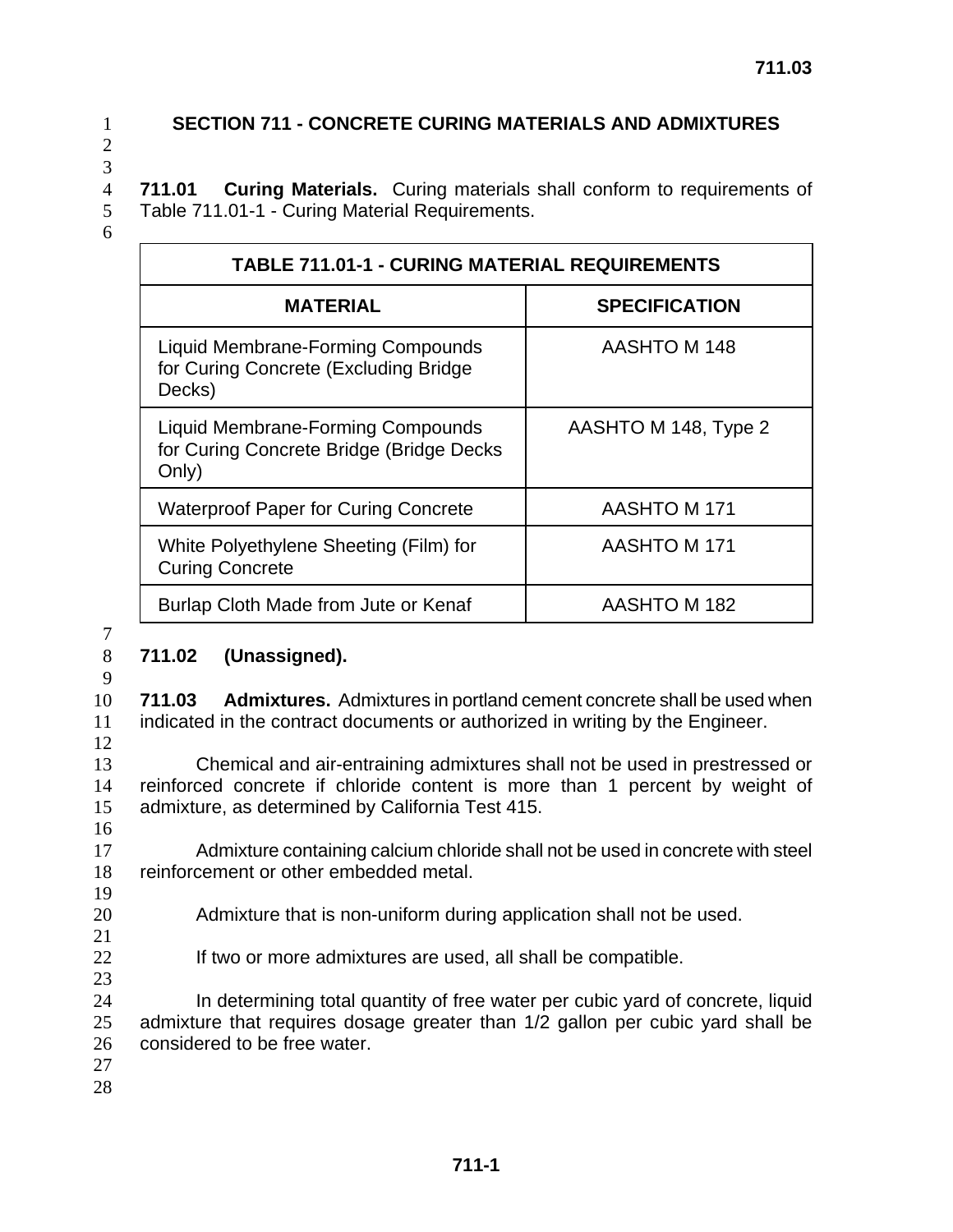**(A) Admixture Material.** Admixtures shall conform to requirements of Table 711.03-1 - Admixture Requirements.

| <b>TABLE 711.03-1 - ADMIXTURE REQUIREMENTS</b>                                                        |                                                                          |
|-------------------------------------------------------------------------------------------------------|--------------------------------------------------------------------------|
| <b>TYPE</b>                                                                                           | <b>SPECIFICATION</b>                                                     |
| <b>Chemical Admixtures for</b><br>Concrete                                                            | AASHTO M 194                                                             |
| Air-Entraining Admixtures for<br>Concrete                                                             | AASHTO M 154                                                             |
| <b>Calcium Chloride</b>                                                                               | AASHTO M 144                                                             |
| Coal Fly Ash and Raw or<br>Calcined Natural Pozzolan for<br>Use as a Mineral Admixture in<br>Concrete | AASHTO M 295, except that loss on<br>ignition shall not exceed 3 percent |

**(B) Admixture Acceptance.** The Engineer's written acceptance is required prior to use of admixture in concrete. Acceptance is contingent upon furnishing of certified test results by the Contractor and additional tests the Engineer may choose to perform. If the Engineer requests samples of admixture for testing, samples shall be submitted at least 30 days prior to intended use.

If previously accepted admixture is proposed for use, the Contractor shall provide a certificate of compliance from manufacturer affirming that both admixtures are identical. The Engineer reserves the right to sample admixture even with the certification.

If mineral admixture is delivered directly to work site or is to be used in ready-mix concrete or precast concrete product, the Contractor shall submit a certificate of compliance signed by manufacturer or concrete supplier.

**(C) Admixture Usage.** If chemical admixture or calcium chloride is indicated for use in the contract documents or ordered in writing by the Engineer, quantity shall be as indicated or ordered. If quantity is not indicated or ordered, manufacturer's recommendation shall be followed.

Admixtures allowed are Type A or Type F water-reducing, Type B retarding, and Type D or Type G water-reducing and retarding, in accordance with AASHTO M 194, to economize on cement or facilitate construction.